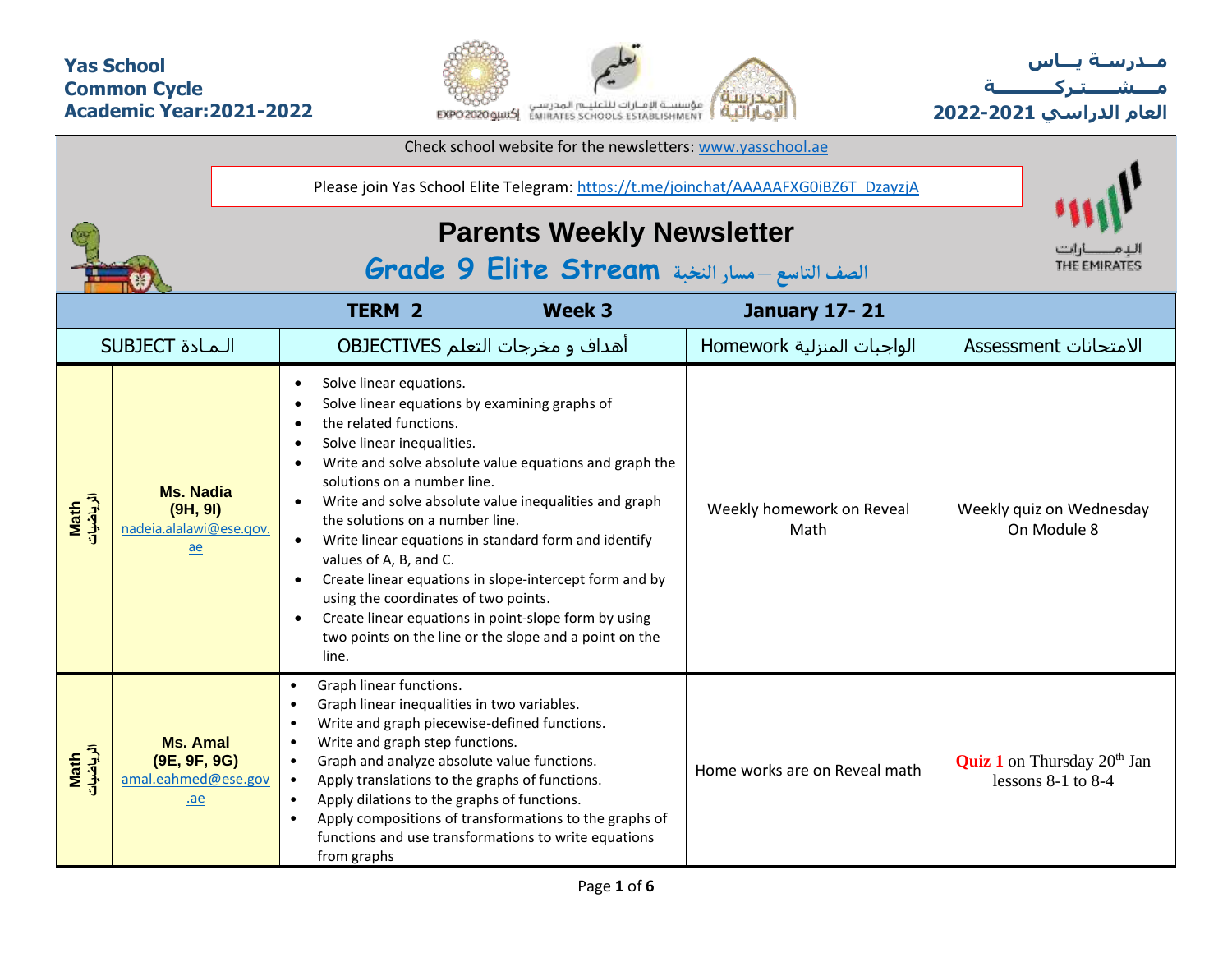| English<br>اللغة الإنجليزية | Mr. Muhammad (9E,<br>9F)<br>muhammad.tahir@ese.<br>gov.ae<br><b>Ms. Eman</b><br>(9H, 9I, 9G)<br>eman.soliman@ese.gov.a<br>e | <b>Grade 9 New Interactions 2</b><br>Term 2 (Chapter 4 Get Up, Get Out, Get Moving!)<br>Lessons:<br>(Topics LS: Virtual Sports)<br>(Topics RW: Competitive Sports: Values and Issues)<br>(Literature Book: Narrative voice in Robinson Crusoe 1,<br><b>Narrative Voice)</b><br>(Self-paced: Adventure, safety and the sea/Character<br><b>Development in Robinson Crusoe)</b><br><b>Learning Objectives:</b><br>Reading: Reading two letters presenting opposing<br>points of view on controversial issues in competitive<br><b>Sports</b><br>Listening: Listening to a podcast about e-sports and<br>notetaking; listening for specific information<br><b>Speaking: Discussing virtual sports and e-sports;</b><br>summarizing a speech; role-playing an interview<br>Writing: Students will make notes on the writer's<br>viewpoint and summarize opinions.<br><b>Critical thinking: Predicting information that may be</b><br>included in a podcast about e-sports; discussing<br>questions about sports preferences and athletes'<br>personality traits<br><b>Functional/ skill language: Understanding</b><br>prefixes/Distinguishing opinion from fact.<br>Lexis: {sports and leisure activities}<br>Ideals, influence, opposition, sportsmanship, disqualify,<br>promote, dishonest, profitable, fair play, side effects,<br>competed, tournament, beat, opponents, scored,<br>overtime, individual. | <b>Achievements</b><br><b>Offline Tasks:</b><br>Activities done on LMS portal,<br>self-study literature, use Myon<br>and worksheet assigned via<br>Classkicks/Wizer.<br>Assignment 1, 2 and 3.<br>$\bullet$<br><b>During the session Tasks:</b><br><b>Activities allocated on different e-</b><br>tools:<br>WordWall, Padlet, Quizziz,<br>$\bullet$<br>Nearpod, Mentimeter, Wizer,<br>classkicks, ISL, etc.<br><b>Myon: practice reading.</b><br>$\bullet$ | <b>Assessment</b><br>• Weekly Quiz on Friday<br>Morning. $\odot$<br>• Self-study paced literature 2.<br>$\odot$ |
|-----------------------------|-----------------------------------------------------------------------------------------------------------------------------|-------------------------------------------------------------------------------------------------------------------------------------------------------------------------------------------------------------------------------------------------------------------------------------------------------------------------------------------------------------------------------------------------------------------------------------------------------------------------------------------------------------------------------------------------------------------------------------------------------------------------------------------------------------------------------------------------------------------------------------------------------------------------------------------------------------------------------------------------------------------------------------------------------------------------------------------------------------------------------------------------------------------------------------------------------------------------------------------------------------------------------------------------------------------------------------------------------------------------------------------------------------------------------------------------------------------------------------------------------------------------------------------------------------|------------------------------------------------------------------------------------------------------------------------------------------------------------------------------------------------------------------------------------------------------------------------------------------------------------------------------------------------------------------------------------------------------------------------------------------------------------|-----------------------------------------------------------------------------------------------------------------|
|-----------------------------|-----------------------------------------------------------------------------------------------------------------------------|-------------------------------------------------------------------------------------------------------------------------------------------------------------------------------------------------------------------------------------------------------------------------------------------------------------------------------------------------------------------------------------------------------------------------------------------------------------------------------------------------------------------------------------------------------------------------------------------------------------------------------------------------------------------------------------------------------------------------------------------------------------------------------------------------------------------------------------------------------------------------------------------------------------------------------------------------------------------------------------------------------------------------------------------------------------------------------------------------------------------------------------------------------------------------------------------------------------------------------------------------------------------------------------------------------------------------------------------------------------------------------------------------------------|------------------------------------------------------------------------------------------------------------------------------------------------------------------------------------------------------------------------------------------------------------------------------------------------------------------------------------------------------------------------------------------------------------------------------------------------------------|-----------------------------------------------------------------------------------------------------------------|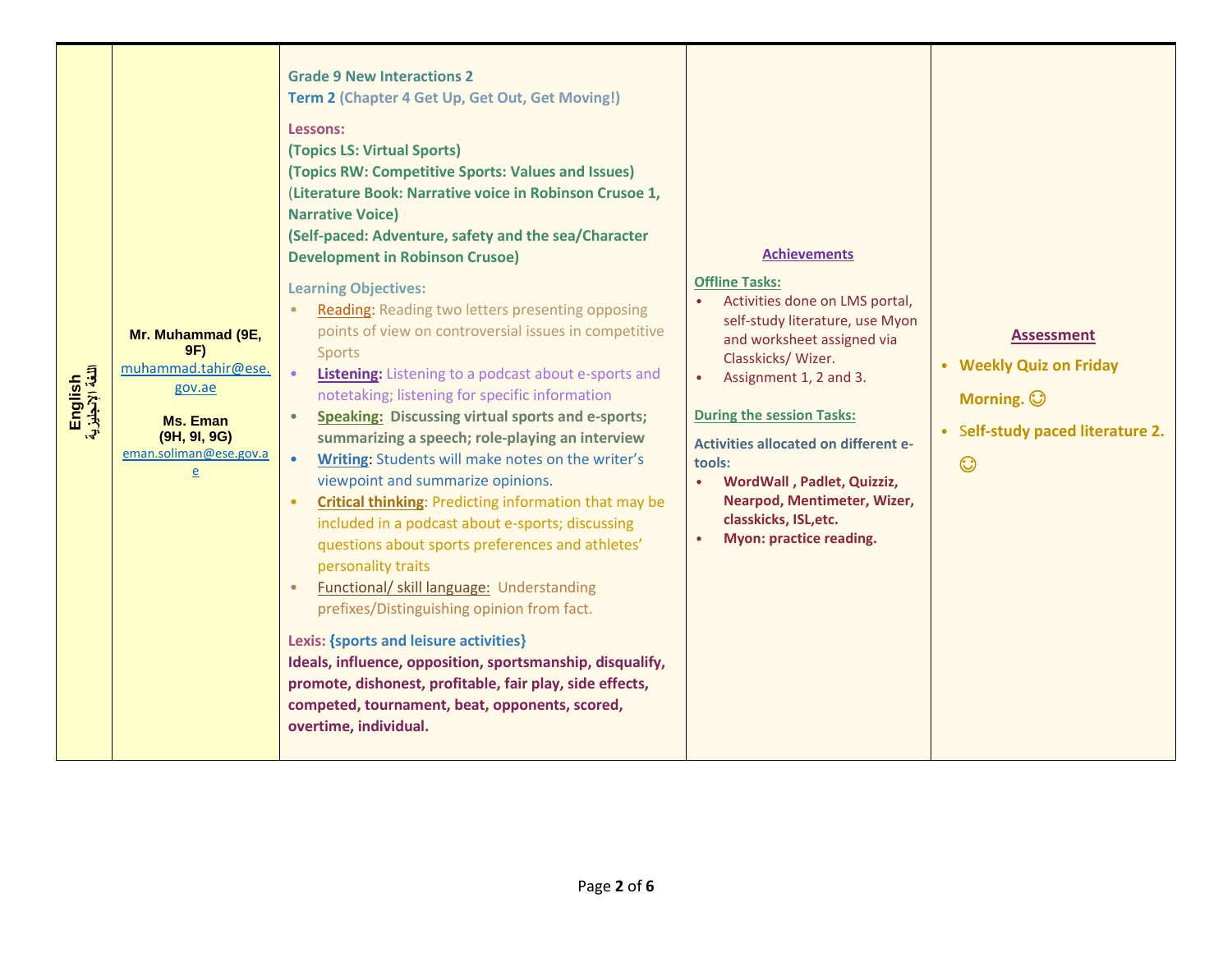| Biology<br>الأحياء    | <b>Ms. Abiola</b><br>Abiola.Dosumu@moe.gov<br>ae               | <b>Unit 2: The Cell</b><br><b>Module 8: Cellular Energy</b><br><b>Lesson 3: Cellular Respiration</b><br><b>Lesson Objectives:</b><br>Explain why the cellular energy processes in<br>producers and consumers are dependent on<br>one another.<br>Create and/or use models to explain how<br>consumers obtain usable energy from the<br>products of photosynthesis.<br>Describe how consumers store the energy<br>$\bullet$<br>acquired through cellular respiration.<br>Explain the biological importance of<br>$\bullet$<br>fermentation.<br>Describe how energy transfer in the cell occurs<br>$\bullet$<br>under anaerobic conditions in consumers | <b>Homework on Inspire Science</b>                            | Weekly quiz on LMS                                                                                                   |
|-----------------------|----------------------------------------------------------------|-------------------------------------------------------------------------------------------------------------------------------------------------------------------------------------------------------------------------------------------------------------------------------------------------------------------------------------------------------------------------------------------------------------------------------------------------------------------------------------------------------------------------------------------------------------------------------------------------------------------------------------------------------|---------------------------------------------------------------|----------------------------------------------------------------------------------------------------------------------|
| Physics<br>الفیزیاء   | Mr. Bibin<br>bibin.kuriakose@ese.g<br>ov.ae                    | To calculate vector magnitude at non-right<br>$\bullet$<br>angle.<br>To define vector component using coordinate<br>system<br>To calculate vector component.<br>To calculate the resultant of multiple vectors.                                                                                                                                                                                                                                                                                                                                                                                                                                       | <b>Homework on Inspire Science</b>                            | Weekly quiz on LMS on Friday<br>the 21st                                                                             |
| Chemistry<br>الكيمياء | <b>Ms. Ronak</b><br>Ronak.Siddiqui@ese.gov.a<br>$\overline{e}$ | <b>Chapter 3: Mass Relationships in chemical</b><br>reactions<br>Balance chemical equations using stoichiometric<br>coefficients (section 3.7)<br>Determine amounts of reactants required or<br>2.<br>product formed using stoichiometry (section 3.8)<br>Identify the limiting reactants in a chemical<br>3.<br>reaction (section 3.9)<br>Calculate theoretical yield, actual yield and<br>4.<br>percent yield of a reaction (section 3.10)                                                                                                                                                                                                          | Solve practice questions in One<br><b>Note Class Notebook</b> | <b>Diagnostic Test based on</b><br><b>TERM 1 Content.</b><br>Date will be informed as per<br>new timetable via TEAMS |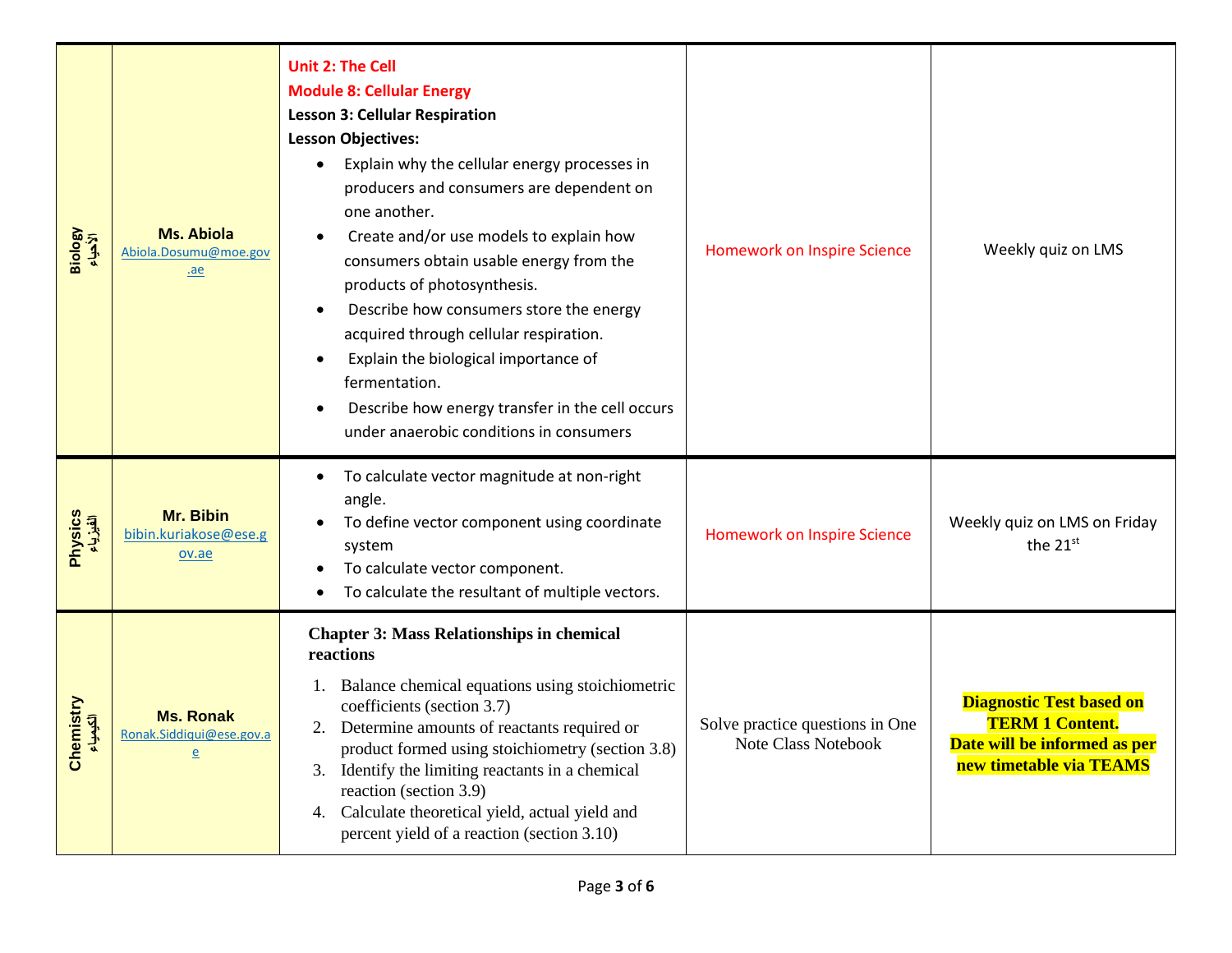| Arabic<br>اللغة العربية                    | المعلم سامر (بنين)<br>samir.barahmeh@es<br>e.gov.ae                     | شعر (أغنية للحب للكلمات )<br>استماع (هل ترې الحيوانات العالم كما نراه<br>نحن؟)<br>محادثة (بر الوالدين )<br>$\bullet$ | متابعة الواجبات عبر التيمز .<br>التواصل الدائم مع المعلم .                                       |                                                                                                                                                                                                                                                                               |
|--------------------------------------------|-------------------------------------------------------------------------|----------------------------------------------------------------------------------------------------------------------|--------------------------------------------------------------------------------------------------|-------------------------------------------------------------------------------------------------------------------------------------------------------------------------------------------------------------------------------------------------------------------------------|
| Arabic<br>اللغة العربية                    | المعلمة شيخة (بنات)<br>shaikha.alzeyoudi@mo<br>e.gov.ae                 | الأفعال التي تنصب مفعولين أصلهما مبتدأ<br>وخبر.<br>الاستعارة                                                         | $\mathbf{T}$<br>متابعة الواجبات عبر التيمز .<br>التواصل الدائم مع المعلمة .<br>$(050 - 6708902)$ | اختبارات التقويم الأول<br><mark>-استماع .</mark><br><mark>-الفهم والاستيعاب .</mark><br><mark>( وصية القرآن الكريم -قصيدة الناس</mark><br>والزمان _لأبي الطيب المتنبي -<br><u>(قصيدة أغنية حب للكلمات -نازك</u><br><mark>الملائكة )</mark><br><mark>-النصوص من حولنا .</mark> |
| التربية<br>الإسلامية<br>Islamic            | المعلمة نوف<br>nouf.kazim@ese.gov.ae                                    | العدل في الإسلام                                                                                                     |                                                                                                  | حفظ الآية و الحديث                                                                                                                                                                                                                                                            |
| Social<br>Studies +<br>ME                  | المعلمة أمل<br>amal.almehri@ese.gov.<br>ae                              | خليجنا عربى                                                                                                          | حل أنشطة LMS                                                                                     | مهمة أداء<br>تحليلُ مُشكلةِ " البطالةِ في دُولِ الوطن<br>العربيّ" وإيجادُ حلّ مُناسبٍ لهذِه المُشكلةِ                                                                                                                                                                         |
| <b>Computer Science</b><br>علوم الكومبيوتر | المعلم سامر (9G)<br>samir.ali@ese.gov.ae                                | <b>Computer Aided Design (CAD)</b><br>Fusion 360 by Auto Desk                                                        | <b>Activities on LMS</b>                                                                         | None                                                                                                                                                                                                                                                                          |
|                                            | المعلمة شيماء (1-9)<br>Shayma.Habboush@ese.go<br>v.ae                   | An Introduction to Graphics<br>Fusion 360 by Auto Desk                                                               | <b>LMS Activities and searching</b>                                                              | None                                                                                                                                                                                                                                                                          |
|                                            | المعلمة مجد<br>(9E, 9F, 9H)<br>majd.alashouri@ese.gov.a<br>$\mathbf{e}$ | <b>Introduction to Graphics</b><br>Fusion 360 by Auto Desk                                                           | <b>Self-Learning on LMS</b><br><b>LMS Activities</b>                                             |                                                                                                                                                                                                                                                                               |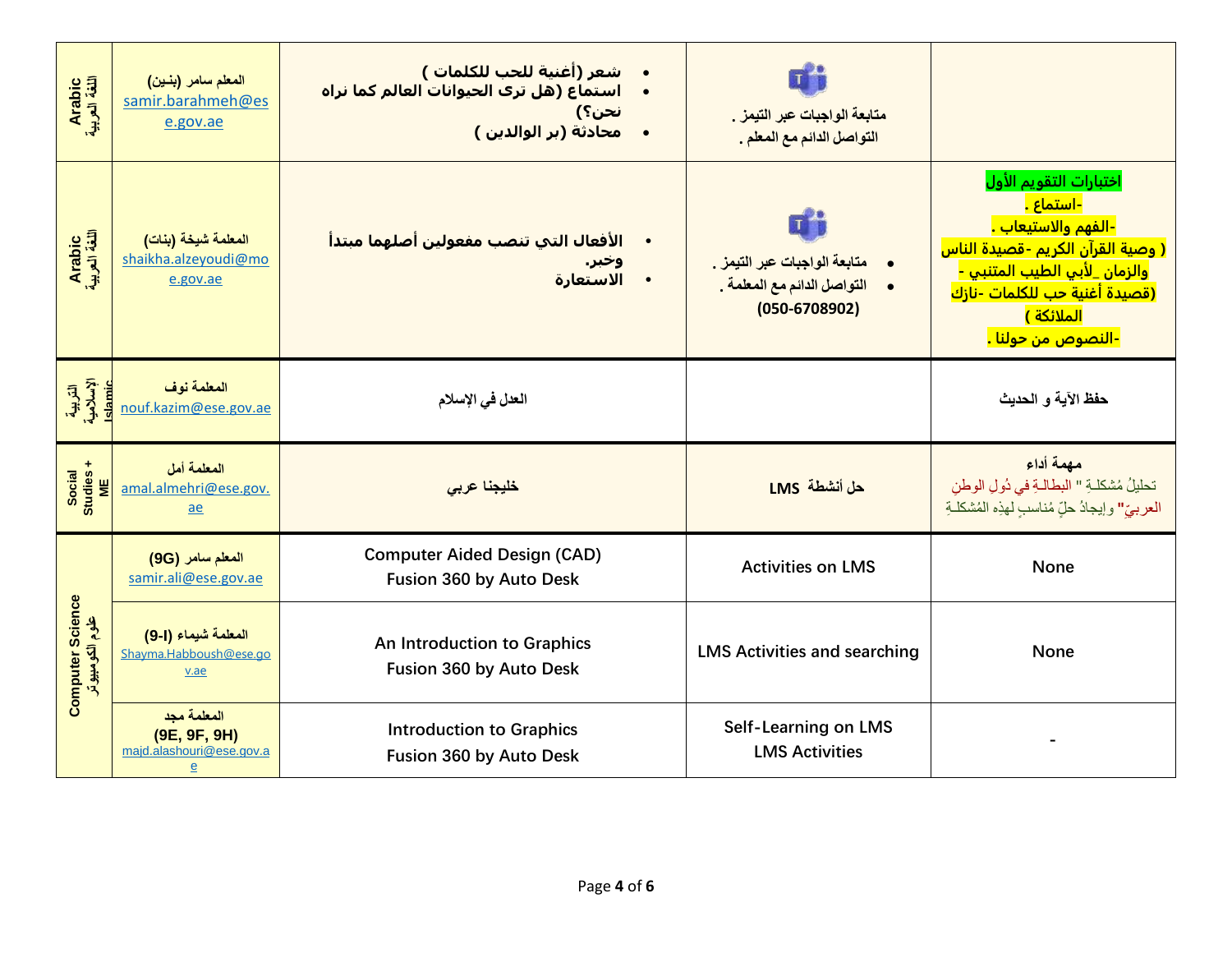| الفنون البصرية Visual Art<br>المعلمة جيهان + المعلمة فاتن<br>gehan.elhawy@ese.gov.ae<br>Faten.Koussa@ese.gov.ae |                                                              | درس الفن الصينى                                                                                                        |                             | إرفاق اللوحة الفنية للدرس السابق على<br>برنامج LMS حتى يتم تقييم العمل الفني<br>للطالب |
|-----------------------------------------------------------------------------------------------------------------|--------------------------------------------------------------|------------------------------------------------------------------------------------------------------------------------|-----------------------------|----------------------------------------------------------------------------------------|
| <b>Drama</b><br>$\sum_{i=1}^{n}$                                                                                | المعلم محمود صابر (بنين)<br>mahmoud.hmohamed@es<br>e.gov.ae  | الشخصية الأساسية والثانوية في الدراما                                                                                  |                             |                                                                                        |
| Music<br>موسیقی                                                                                                 | المعلم سلمان (بنين)<br>Selmen.zenned@ese.go<br>v.ae          | آلة العود ومكوناته (2)                                                                                                 |                             |                                                                                        |
|                                                                                                                 | (بنات) المعلمة رحمه<br>Rahma.Mehrez@ese.go<br>v.ae           | الدرس الأول ابتداع إيقاعات من خالل النقر على جسم                                                                       |                             |                                                                                        |
| Physical & Health<br>Education<br>司                                                                             | <b>Mr. Wassim (Boys)</b><br>wassim.khouaja@ese.g<br>ov.ae    | <b>ATHLETICS:</b><br><b>Distance running</b>                                                                           | <b>SELF LEARNING IN LMS</b> |                                                                                        |
|                                                                                                                 | <b>Ms. Sabiha (Girls)</b><br>sabiha.alkerwi@moe.gov.<br>$ae$ | <b>ATHLETICS</b><br>-HURDLES-<br>Understand the correct steps to jump over the Hurdles                                 | <b>SELF LEARNING IN LMS</b> |                                                                                        |
| Mandarin<br>اليرنامج الصيني                                                                                     | Mr. Yi Zeng (Boys)<br>Yi.Zeng@ese.gov.ae                     | 1. Be able to know the names of activities: 弹钢琴<br>、打篮球、打网球、踢足球、画画、跳舞<br>2. Be able to use "会" to express his ability. | LMS-Lesson1-task1           |                                                                                        |
|                                                                                                                 | <b>Ms. Li Shuai (Girls)</b><br>Shuai.Li@ese.gov.ae           | 1. Be able to know the names of activities: 弹钢琴<br>、打篮球、打网球、踢足球、画画、跳舞<br>2. Be able to use "会" to express his ability. | LMS-lesson1-task1           |                                                                                        |